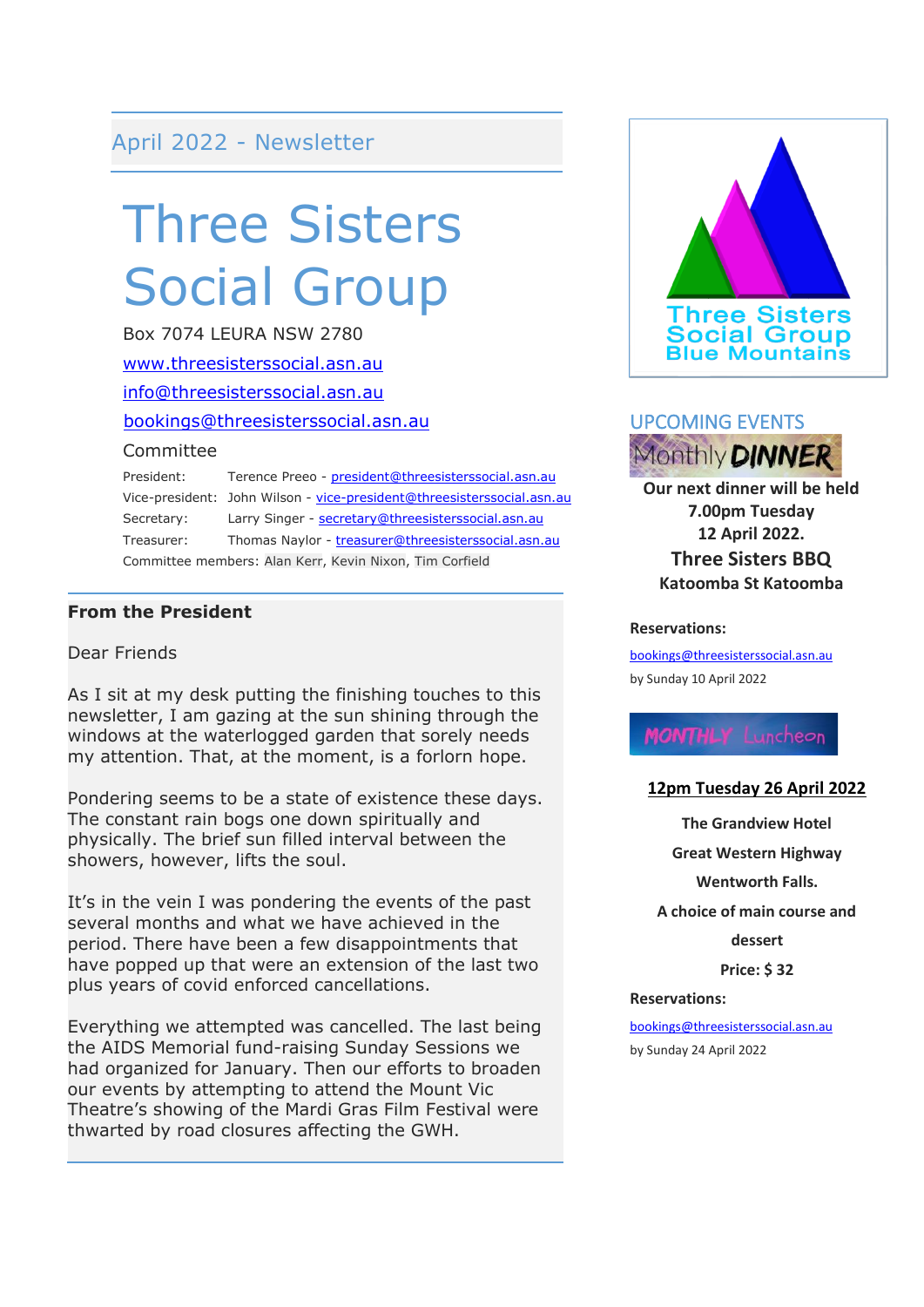But despite that our work to attract funding the restoration of the AIDS Memorial at the Medlow Bath Memorial Park has been rewarded by our successful application for a Commonwealth Stronger Communities Grant. Whilst this will not cover all the costs for the restoration it will go a long way to start this work. Greater efforts to complete this work are still needed.

You will be hearing more from us about this important community project.

The Ball and Disco planning were achieved at breakneck speed. What normally has taken many months of deliberation and decision to complete was achieved in short time after we had ascertained that this time, we could hold these time-honoured community events.

Once we had taken the initiative to hold these parties, a very close-run thing as the decision time was upon us; do we go ahead or not, it was all shoulders to the wheel.

The stars aligned and we took the risk. A good decision as it turned out.

The Platinum and Ruby Blackheath Disco tickets have now gone on sale and we are anticipating a strong turnout. Word on the street has it that the Disco will be a sellout.

The Platinum and Ruby Queens' Ball tickets have been selling quickly and we anticipate that it will be a great success.

As this is the  $40<sup>th</sup>$  year of the ball we are expending great effort to recapture the spirit and excitement of our founding events. The original Mountains Balls were held by the Mountaineers, the forerunners of the Three Sisters Social Group.

These balls were famous for their creativity and wit and were a celebration of drag. We plan for a similar affect this June.

The Platinum and Ruby Queens' Ball takes its inspiration from the Platinum Jubilee of HRM Queen Elizabeth reign, her birthday celebration and the 40<sup>th</sup> anniversary of the Blue Mountains Queens' Ball.

We have engaged Adam Bold from Points of Difference Events to ensure that the ball will be run efficiently, professionally and with enormous fun. Our celebrated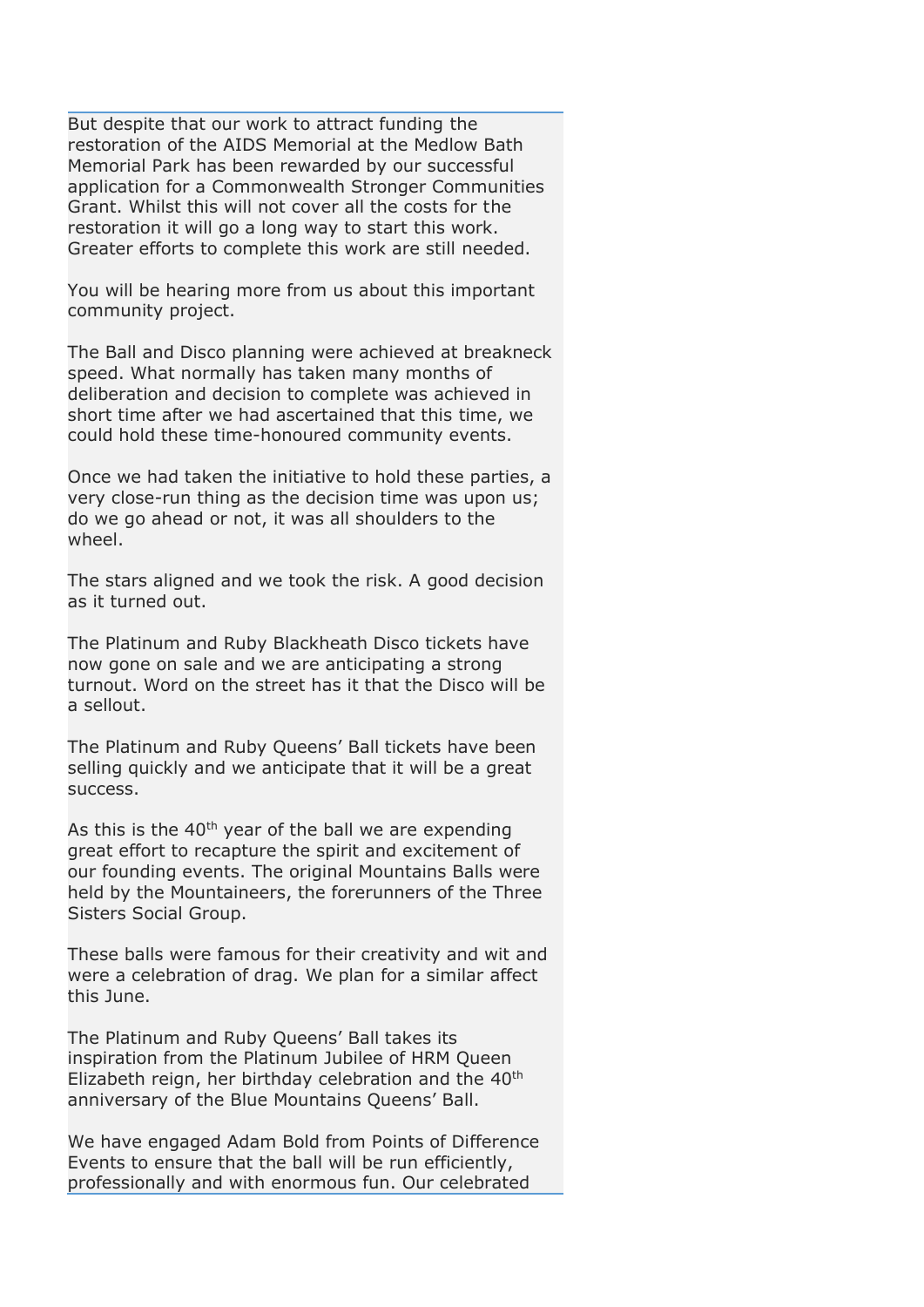compere, the wonderful cabaret entertainer, Frock Hudson, will steer the night with great elan.

There will be lots of dancing, music provided by DJ Shorty. You will know all the lyrics. The parades will reveal all the participants to their dazzling perfections.

We will have more to say about the music, the parades, the entertainment, the decorations, the table decorations, the dazzle, as time draws near.

More information at <https://www.threesisterssocial.asn.au/queens-birthday/>

I hope to see you there and at our other events. Until then,

Stay safe

Terry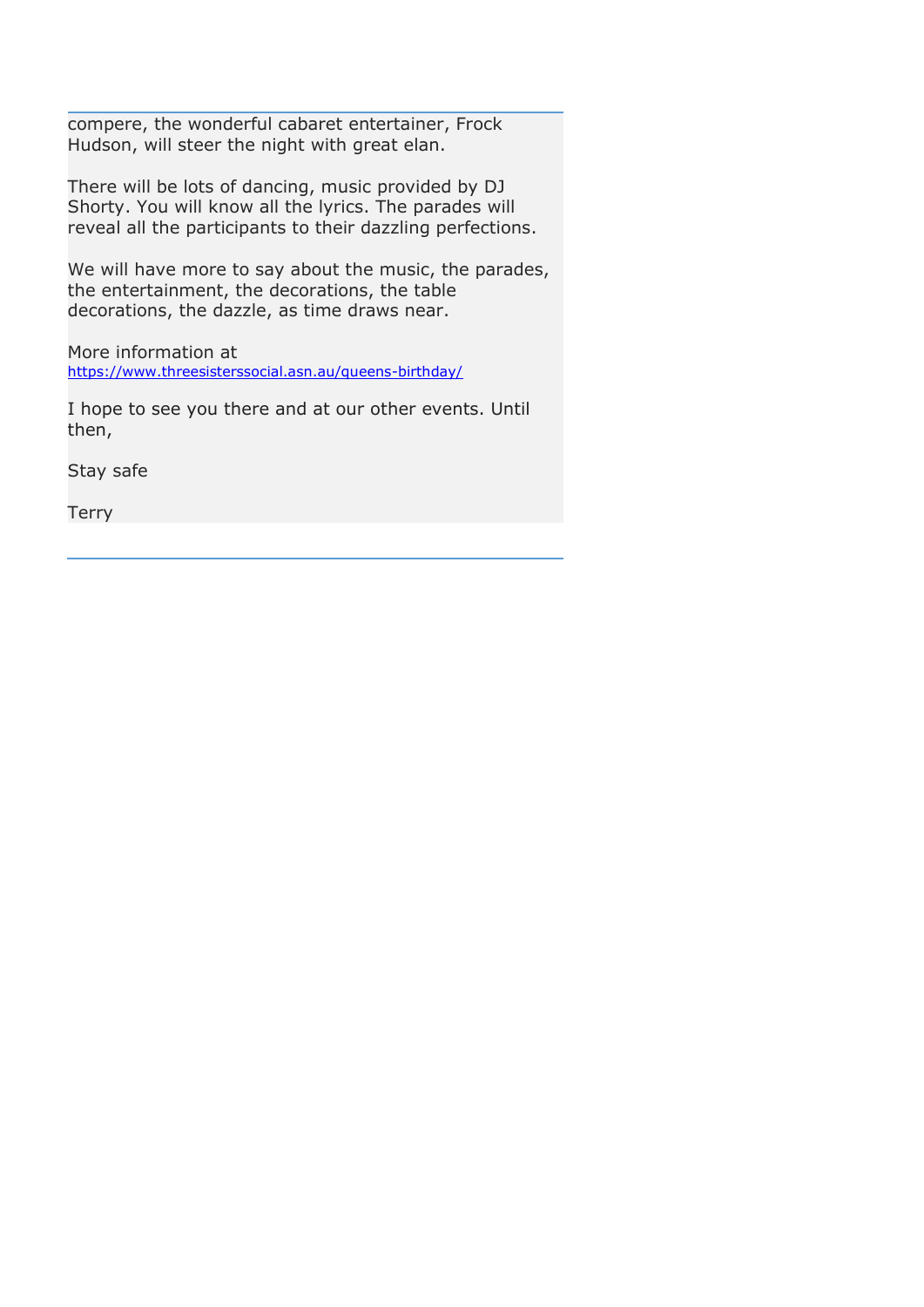# **Three Sisters Monthly Dinner**

**7.00pm Tuesday 12 April 2022**

**Three Sisters BBQ**

## **\$42**

**198 Katoomba St**

**Katoomba**



**Reservations:** [bookings@threesisterssocial.asn.au](mailto:bookings@threesisterssocial.asn.au) by Sunday 10 April 2022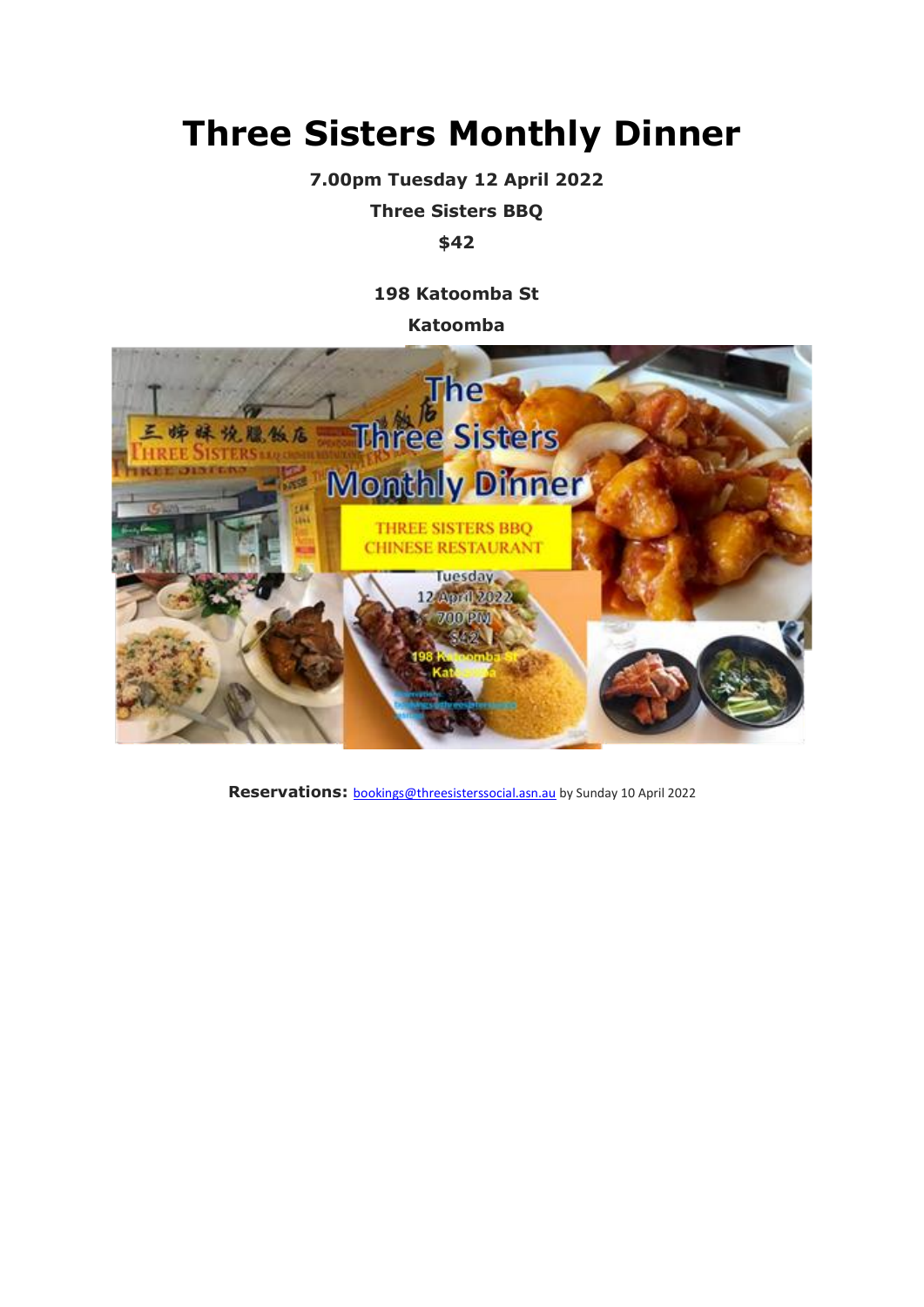# **Monthly Luncheon**



### **12pm Tuesday 26 April 2022**

**The Grandview Hotel Great Western Highway Wentworth Falls. Price: \$ 32**

**Reservations:** [bookings@threesisterssocial.asn.au](mailto:bookings@threesisterssocial.asn.au) by Sunday 24 April 2022

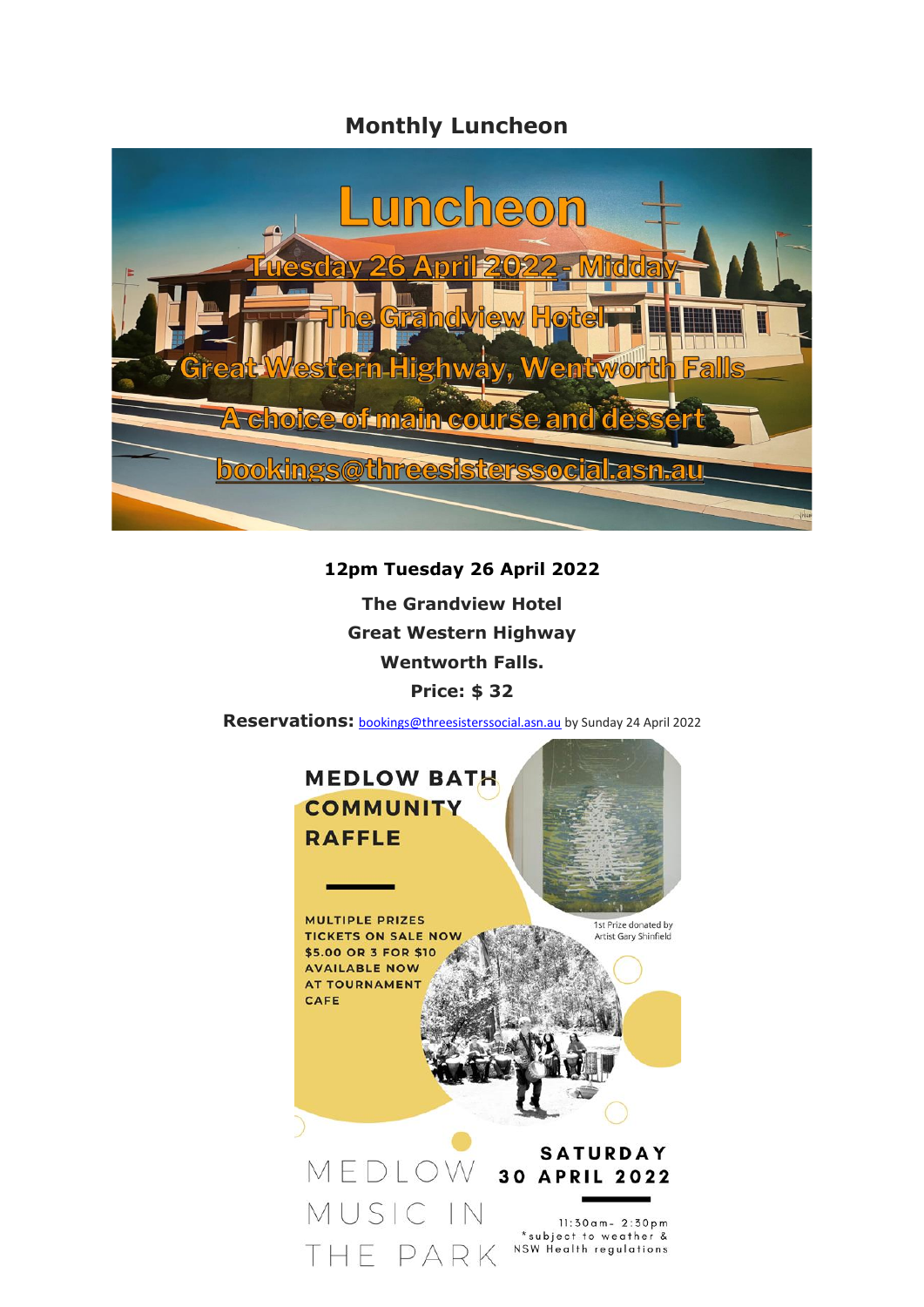# **Events**

# **Queen's Birthday Weekend Disco and Ball 2022**



Queen's Birthday Weekend 12 June 2022, 7pm till midnight **Fairmont Resort, Leura** 

Early Bird Tickets \$175+bf **Platinum Tickets \$190+bf** NSW Discover vouchers accepted tickets: events.humanitix.com/queens-ball web: www.threesisterssocial.asn.au/ball